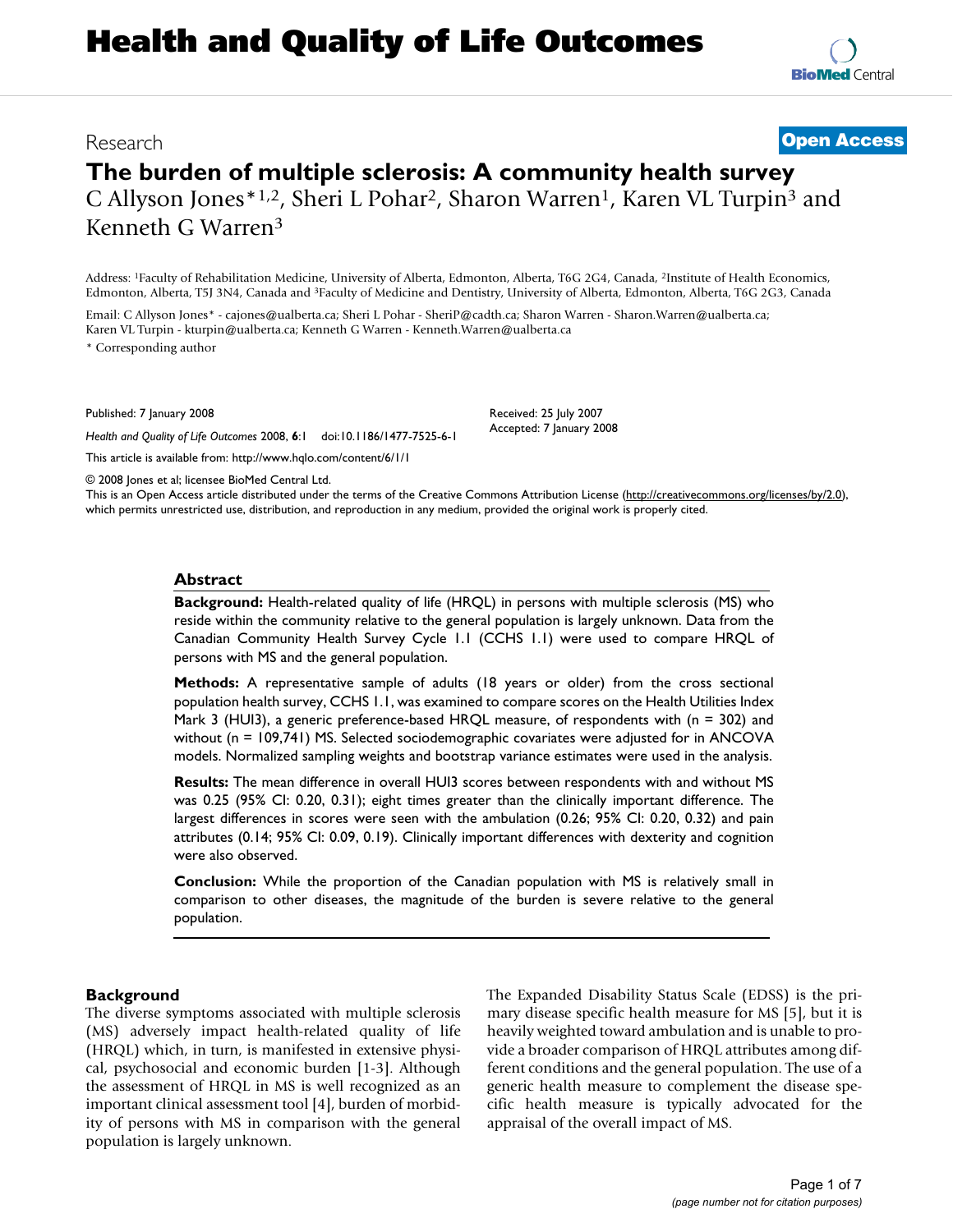The evaluation of HRQL of persons with MS has been primarily in clinical or patient study groups. Relying solely on these cohorts limits the external validity of these findings and generates possible selection bias [[6](#page-5-1)]. Few investigations have compared the burden of illness in MS to a reference group or to the general population [7-10]. Subsequently, only some studies have made comparisons by statistically adjusting for differences between persons with MS and a reference population. Limited evidence indicates that physical attributes such as ambulation are lower in persons with MS than the general population; however, it is unclear whether other attributes such as pain and emotion are relatively lower than the general population. Using the SF-36, lower scores were reported for only physical dimensions in persons with MS as compared to the US population; however, mental health scores were comparable to the general population [8]. Alternatively, both physical and mental health components were lower for patients with MS than the Norwegian general population [7]. Others have reported problems with balance, cognition, visual disturbance, bowel and bladder difficulties, spasticity, depression, anxiety, bipolar disorders, speech problems and fatigue for persons with MS who reside within the community [9,11,12].

The comparison of HRQL in the general population to a sample of persons with MS provides quantitative baseline estimates of the impact of MS which, in turn, can be used for therapeutic intervention, program and healthcare evaluations. The primary aim of this study was to compare the HRQL of persons who have MS to those persons without MS, using a cross-sectional representative sample of the general population. A secondary aim was to identify the attributes associated with the burden of MS relative to the general population adjusting for various socio-demographic factors. To assist in identifying the effect of MS independent of other comorbidities, we also compared the HRQL of persons with MS alone to the health status of respondents without any chronic medical conditions.

# **Methods**

## *Survey source*

Data from the Canadian Community Health Survey Cycle 1.1 (CCHS 1.1) were used in this analysis. The CCHS 1.1 is a cross-sectional survey that collected data pertaining to utilization of health services, determinants of health and health status from 2000 to 2001 in the Canadian population over age 12 [13]. All information collected in the CCHS 1.1 was either self-reported or reported by a proxy respondent. The survey excludes individuals living on crown or reserve land, in institutions, members of the Canadian Armed Forces and some remote areas of the country, but still represents approximately 98% of the Canadian population over 12 years of age [13].

A multistage stratified cluster design combined with random sampling methods was used to select a representative sample of the Canadian population [13]. Interviews could be completed either in person or by telephone [14]. At the end of Cycle 1.1 a total of 131, 535 respondents had been surveyed; the overall response rate was 84.7% [14]. Approval to access the survey data was obtained from Statistics Canada and ethical approval was obtained through the University of Alberta Health Research Ethics Board.

# *Sample*

In the CCHS 1.1 respondents were asked to identify chronic medical conditions that were diagnosed by a healthcare professional and were or were expected to be present for at least 6 months. A variety of chronic conditions including MS were listed. Of the 131, 535 respondents surveyed, 335 respondents reported having a diagnosis of MS consistent with this definition. This proportion represented a weighted percentage of 0.22% of the community dwelling Canadian population over age 12 which is comparable to prevalence rates reported [12,15]. The analysis was restricted to adult respondents (18 years or older) who had complete data ( $n = 109,741$ ) respondents without MS and n = 302 respondents with MS).

# *Measures*

The Health Utilities Index Mark 3 (HUI3), a generic preference-based measure was used to evaluate HRQL [16- 19]. The concept of the HUI is based on functional capacity rather than performance. The HUI3 health states are defined by eight attributes (vision, hearing, speech, ambulation, dexterity, emotion, cognition and pain and discomfort), with 5 or 6 levels of functioning for each attribute. Single attribute utility scores for each of the eight attributes range from 0.0 to 1.0, with a score of 0.0 representing the lowest level of functioning on an attribute and a score of 1.0 representing full functional capacity on an attribute. A difference of 0.05 on a single attribute is considered to be clinically important [18]. For descriptive purposes, classification systems are established for aggregating attribute levels into none/mild (0.89 to 1.00), moderate (0.70 to 0.88) and severe (less than 0.70) [18]. The morbidity burden of a single attribute can also be depicted by the distribution of persons at each level.

An overall score for health states of the HUI3 is also generated which range from -0.36 to 1.0 (-0.36 = worst possible health,  $0.0 =$  dead and  $1.0 =$  perfect health). A difference of 0.03 on overall HUI3 scores is considered to be clinically important [18]. In order to assign meaning to an average overall HUI3 scores, the scores can be grouped into categories reflecting level of impairment: none/mild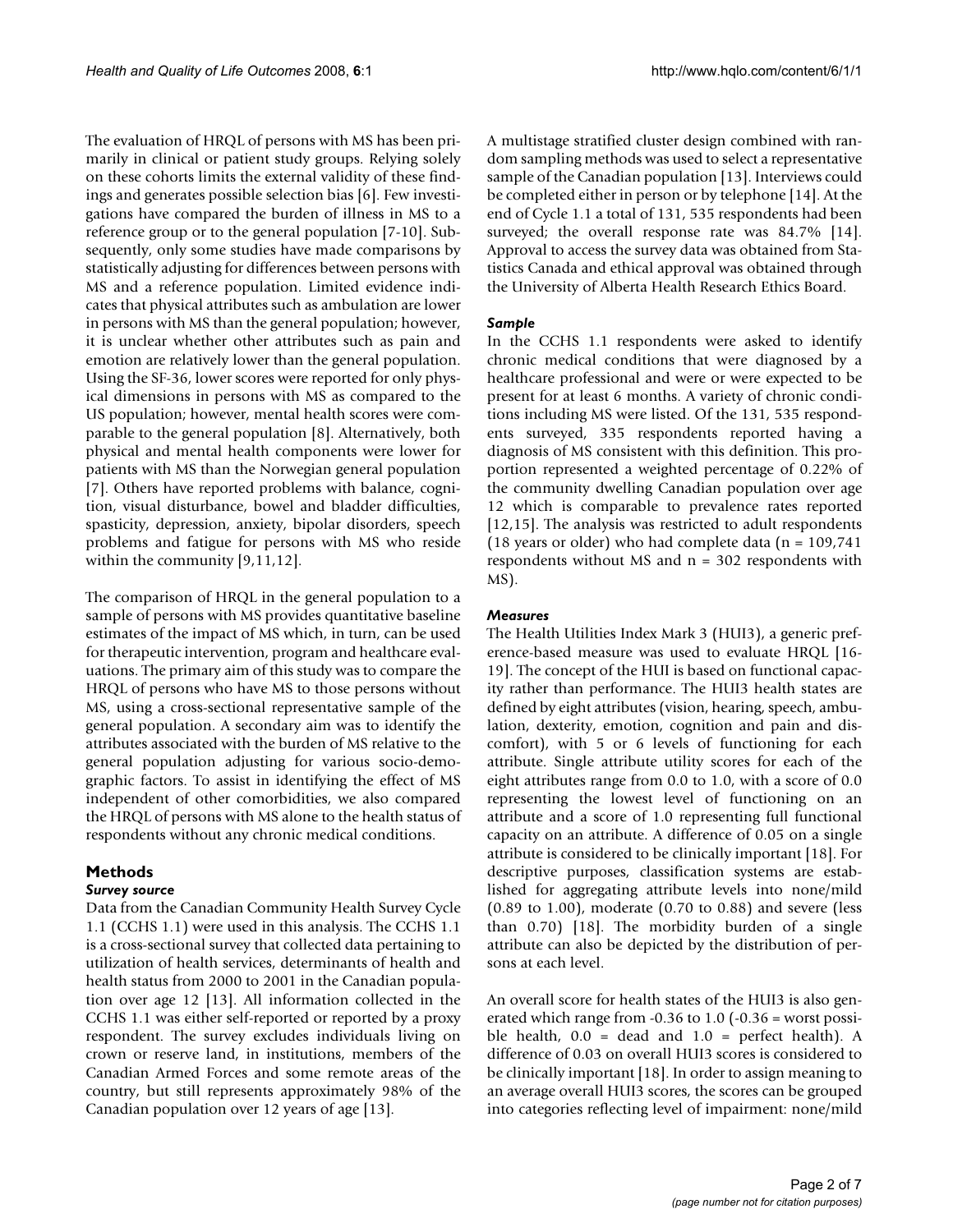(0.89 to 1.00), moderate (0.70 to 0.88) and severe (less than 0.70) [20].

The HUI3 has been used in both clinical and population health studies [18]. It was originally developed for use in the 1990 Ontario Health Survey conducted by Statistics Canada and has subsequently been used for national population health surveys [18]. While other generic health measures have reported floor and ceiling effects in MS cohorts, the HUI3 has been reported to be robust in this patient population [1[,6,](#page-5-1)21].

# *Analysis*

Descriptive statistics were used to summarize the characteristics of the two groups, that is, respondents who reported MS and those who did not. The sample sizes reported are the actual observed numbers; however, the reported percentages are weighted by the sampling weights provided by Statistic Canada. The  $\chi^2$  value was used for statistical comparison of proportions between the two groups. Overall HUI3 scores and single attribute scores of respondents with and without MS were then compared using analysis of covariance (ANCOVA), with adjustment for age, sex, education, marital status, social assistance as a source of income, and number chronic medical conditions other than MS [22-24]. As the proportion of respondents who failed to report total household income was large and would reduce the cohort, social assistance was used as a marker of income.

To better capture the disease burden associated with MS alone, a subgroup analysis was also performed, where the health status of respondents with MS only  $(n = 60)$  and respondents without MS or any other self-reported chronic medical conditions was compared  $(n = 33,975)$ respondents). Differences in overall and single attribute utility scores for these subgroups were also assessed using ANCOVA, with adjustment for age, sex, education, marital status, and social assistance as a source of income.

Sampling weights were applied to all analyses in order to account for the unequal probability of being selected into the survey [14]. Bootstrap variance estimates were used to adjust for clustering and stratification [14] and to estimate 95% confidence intervals and p-values. Bootstrapping is a technique to estimate the variance, that is, to approximate the sampling distributions of the statistic. Repeated random samples are drawn with replacement from the observations to obtain a set of estimates. All analyses were performed using WESTVAR version 4.2, with bootstrap weights provided by Statistics Canada.

# **Results**

In this community-based population, respondents with MS were approximately four years older on average than

the general population (48.7 versus 44.8 years of age,  $p <$ 0.05) (Table 1). A larger proportion of respondents with MS than respondents without MS was female (68.3% versus 50.9%, p < 0.05). Unadjusted overall HUI3 scores were considerably lower for respondents with MS (0.57 versus 0.88); this difference was more than 10 times that would be considered clinically important (Table 1). Clinically important differences were also seen with the single attributes; MS respondents had lowers scores for ambulation, dexterity, cognition and pain (Table 1).

After adjusting for the model covariates (age, sex, education, marital status, and social assistance), clinically important differences in overall HUI3 scores and single attribute scores persisted. The mean difference in overall HUI3 scores between respondents with and without MS was reduced from 0.31 to 0.25 after adjustments (95% confidence interval (CI): 0.20 to 0.31, p < 0.05) (Table 2). This difference, however, was still more than eight times what would be considered clinically important. On the single attributes, a difference of 0.05 is considered clinically meaningful. Particularly large differences in scores were observed for ambulation and pain, with differences of 0.26 (95% CI: 0.20 to 0.32, p < 0.05) and 0.14 (95% CI: 0.09 to 0.19,  $p < 0.05$ ), being observed, respectively. Clinically important differences on the dexterity and cognition attributes were also observed, although differences were not as large as those observed for ambulation and pain (Table 2). No clinical differences were seen with sensory and emotion attributes.

When persons with MS alone were compared to persons without MS or any other chronic conditions, differences in overall and single attribute utility scores were similar to those observed in the entire sample (Table 3). The difference in overall HUI3 scores between the subgroups without any chronic conditions was 0.29 (95% CI: 0.18 to 0.41, p < 0.05) (Table 3). Again, the largest differences on the single attributes were observed for ambulation and pain (Table 3). Clinically important differences were also observed on the dexterity and cognition attributes.

# **Discussion**

Within the context of a national population health survey, the burden of illness for persons with MS was quantified using a generic health measure, HUI3 in the community dwelling population. We found that the MS population experienced large deficits in overall HRQL relative to the general population without MS. When the effect of other chronic conditions was removed, persistent large deficits of HRQL existed for persons with MS. Given the underlying neuropathologic changes that occur to the central nervous system and the diverse clinical features, it is not surprising that HRQL would be affected by the disease. In particular, our findings quantify significant difficulties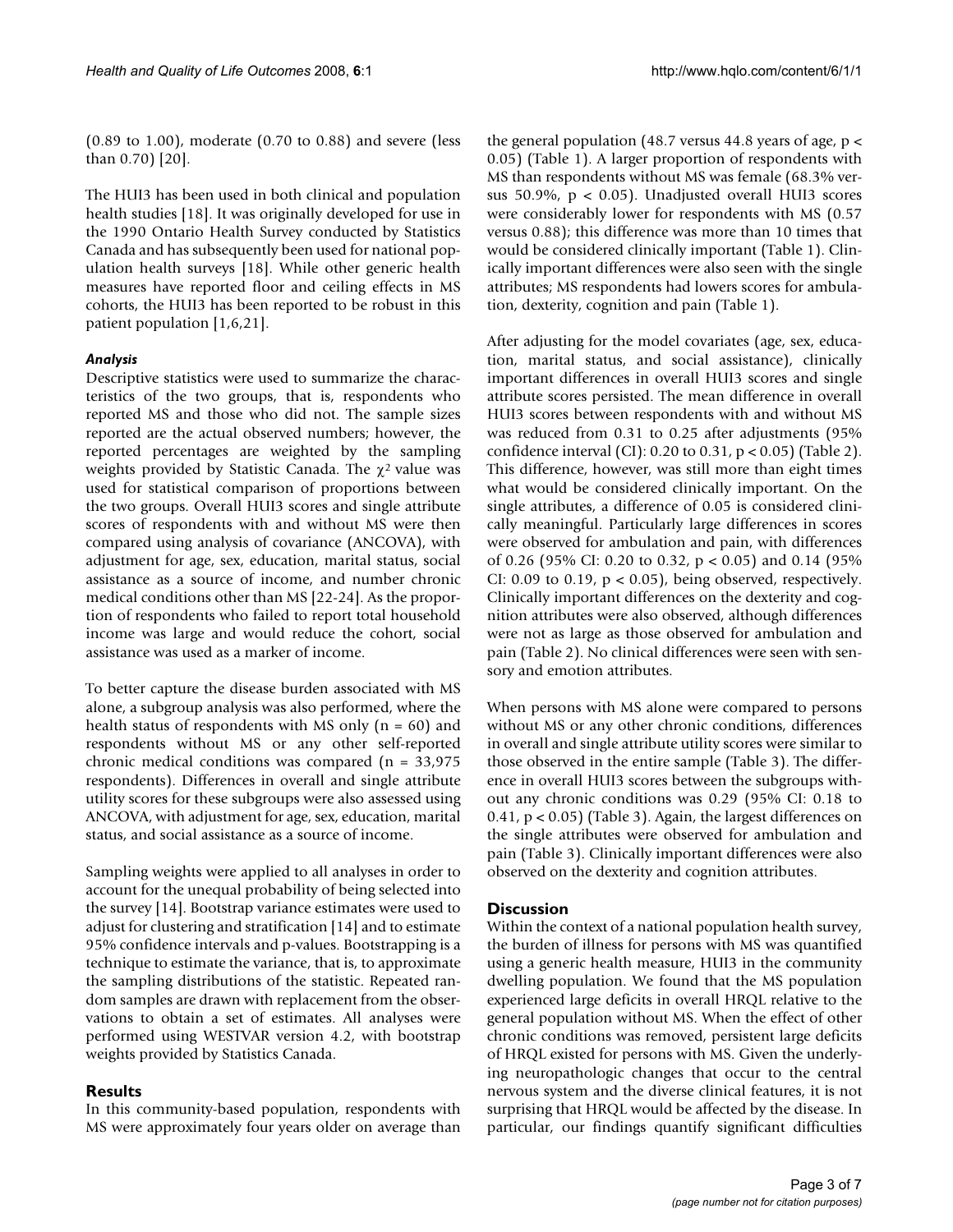#### **Table 1: Demographic characteristics**

|                                                   | <b>MS</b>                     | <b>General Population</b> |
|---------------------------------------------------|-------------------------------|---------------------------|
| $Age - mean (95% CI)$                             | 48.7 (46.6 to 50.8)*          | 44.8 (44.7 to 44.8)       |
| Sex (% Female)                                    | $68.3*$                       | 50.9                      |
| Education $-$ %                                   |                               |                           |
| Less than high school                             | 17.9                          | 22.2                      |
| High School                                       | 19.0                          | 20.4                      |
| Some post-secondary/college/trade school          | 42.9                          | 36.5                      |
| University degree                                 | 20.1                          | 20.9                      |
| Marital Status (% Married)                        | 71.0                          | 64.3                      |
| Social Assistance (% Receiving Social Assistance) | $11.1*$                       | 5.1                       |
| Number of other Medical Conditions mean (95% CI)  | 2.6 $(2.3 \text{ to } 3.0)^*$ | $1.6$ (1.6 to 1.6)        |
| HUI3 Scores – mean $(95\%$ CI) <sup>+</sup>       |                               |                           |
| Overall HUI3 score                                | $0.57$ (0.52 to 0.63)*        | $0.88$ (0.88 to 0.88)     |
| Vision                                            | $0.93$ (0.91 to 0.95)*        | 0.97 (0.97 to 0.97)       |
| Hearing                                           | $0.99$ (0.98 to 0.99)         | $0.99$ (0.99 to 0.99)     |
| Speech                                            | $0.99$ (0.99 to 0.99)         | $1.00$ (0.99 to 1.00)     |
| Ambulation                                        | 0.71 (0.65 to 0.77)*          | 0.98 (0.98 to 0.98)       |
| Dexterity                                         | 0.93 (0.90 to 0.96)*          | 1.00 (1.00 to 1.00)       |
| Emotion                                           | $0.93$ (0.91 to 0.95)*        | 0.97 (0.97 to 0.97)       |
| Cognition                                         | $0.89$ (0.86 to 0.92)*        | 0.96 (0.96 to 0.96)       |
| Pain                                              | $0.75$ (0.69 to 0.80)*        | $0.93$ (0.93 to 0.93)     |

#### $*_{p}$  < 0.05

† HUI3 classification systems for overall and attribute levels: none/mild (0.89 to 1.00), moderate (0.70 to 0.88) and severe (less than 0.70).

with pain, ambulation, dexterity, and cognition in persons with MS.

Our findings were similar to other population samples. A Norwegian community-based cohort reported lower health status in persons with MS compared to the general population [7]. Findings from a cross sectional survey also reported lower physical functioning, vitality, general health and psychological domains in MS patients than controls [25,26]. An association between MS and mental health has been also reported within other populationbased samples [12,27]. Although SF-36 physical component scores in persons with MS were lower in comparison to the US population, the mental component scores were similar to the general population [8]. This divergence from other studies may be attributable, in part, to psychometric properties of the components scores for the SF-36. Orthogonal factor rotation is used in the determination of the SF-36 component scores, that is, mental and physical components scores are treated as independent. Subsequently, the algorithm has been shown to significantly under-estimate mental health of patients with MS as compared to the component scores based on the RAND-36 Health Status Inventory [28].

While the prevalence of pain in MS is well recognized, the severity relative to the general population has been examined by few investigators [29]. We reported large differences in pain for both unadjusted and adjusted analysis. The difference between the MS and general population while adjusting for other covariates was almost five times that would be considered clinically important. Others

|                    | MS   | <b>General Population</b> | Mean Difference (95% CI)          |
|--------------------|------|---------------------------|-----------------------------------|
| Overall HUI3 score | 0.58 | 0.84                      | $0.25$ (0.20 - 0.31) <sup>*</sup> |
| Vision             | 0.94 | 0.96                      | $0.03$ (0.01 - 0.05) <sup>*</sup> |
| Hearing            | 0.99 | 0.99                      | $0.00 (-0.01 - 0.004)$            |
| Speech             | 0.99 | 1.00                      | $0.01$ (-0.003 - 0.006)           |
| Ambulation         | 0.72 | 0.98                      | $0.26$ (0.20 - 0.32) <sup>*</sup> |
| Dexterity          | 0.93 | 1.00                      | $0.06$ (0.03 - 0.10) <sup>*</sup> |
| Emotion            | 0.92 | 0.95                      | $0.03$ (0.01 - 0.05) <sup>*</sup> |
| Cognition          | 0.89 | 0.94                      | $0.05$ (0.02 - 0.09) <sup>*</sup> |
| Pain               | 0.77 | 0.91                      | $0.14(0.09 - 0.19)^{*}$           |
|                    |      |                           |                                   |

**Table 2: Adjusted† mean scores and differences in overall and single attribute utility scores for respondents with and without MS**

† Adjusted for age, sex, education, marital status, social assistance, and number of medical conditions other than MS

 $*$  p  $<$  0.05 based on the Bootstrap Variance Estimate for between groups difference after adjusting for covariates.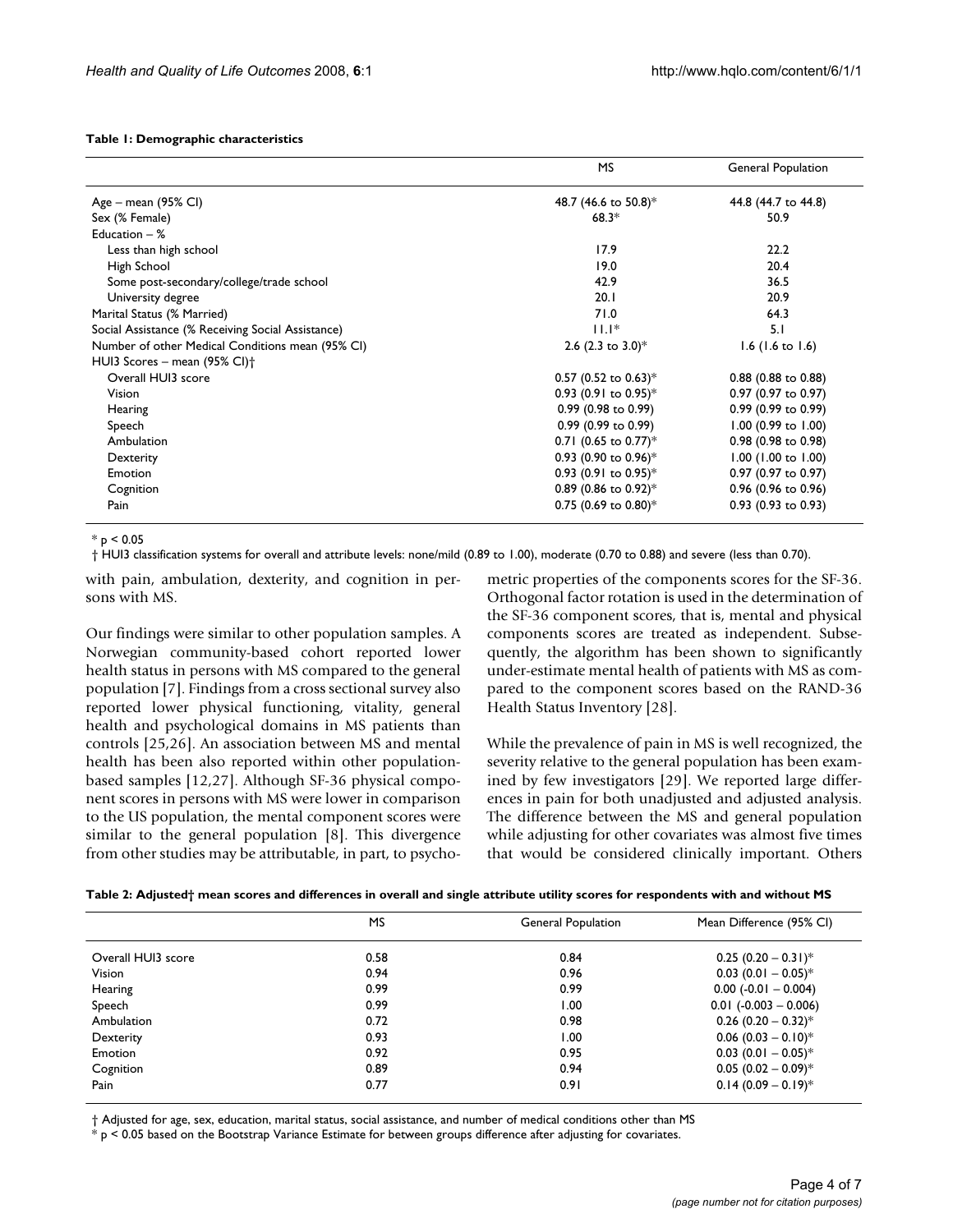|                    | <b>MS</b> | <b>General Population</b> | Mean Difference (95% CI)            |
|--------------------|-----------|---------------------------|-------------------------------------|
| Overall HUI3 score | 0.64      | 0.93                      | $0.29$ (0.18 to 0.41) <sup>*</sup>  |
| Vision             | 0.95      | 0.98                      | $0.03$ (-0.01 to 0.07) <sup>*</sup> |
| Hearing            | 1.00      | 0.99                      | $0.00$ (0.00 to $-0.01$ )           |
| Speech             | 0.99      | 1.00                      | $0.00$ (-0.01 to 0.02)              |
| Ambulation         | 0.69      | 1.00                      | 0.31 (0.17 to 0.44)*                |
| Dexterity          | 0.95      | 1.00                      | $0.05$ (-0.01 to 0.11)              |
| Emotion            | 0.93      | 0.97                      | $0.04$ (-0.01 to 0.09) <sup>*</sup> |
| Cognition          | 0.88      | 0.97                      | $0.09$ (0.02 to 0.16)*              |
| Pain               | 0.88      | 1.00                      | 0.11 (0.03 to 0.20)*                |

**Table 3: Adjusted† mean scores and differences in overall and single attribute utility scores for respondents with and without MS, but no other chronic conditions**

† Adjusted for age, sex, education, marital status, and social assistance

 $*$  p < 0.05 based on the Bootstrap Variance Estimate for between groups difference after adjusting for covariates.

have recognized acute and chronic pain in this patient population as a substantial clinical problem [29-31], while others have not [7,8]. Congruent with our findings, Svendsen and colleagues reported that the severity of pain is greater in persons with MS than the general population [29]. The ramifications of pain are also far reaching given the associations with depression, fatigue, and poorer health status [30,32]. The assessment and treatment of pain warrants further consideration in this patient population which may directly improve HRQL.

The HRQL of persons with MS reported in this study illustrates that the HRQL is worse than HRQL reported with many other diseases. Maddigan and colleagues reported the overall HUI3 score for persons with diabetes, heart disease, arthritis or stroke ranged from 0.74 to 0.89 [22]. Moreover, the overall HUI3 scores of various combinations using three of these four conditions still ranged from 0.62 to 0.66 [22]. In relative terms, one may conclude that the HRQL of burden associated with MS is substantially higher than any one of these four other chronic conditions or in any combination of three of these four conditions. Others have also reported that patients with MS are among one of the most severely impaired in comparison with other chronic conditions such as cardiovascular conditions, cancer, endocrinologic conditions, and chronic respiratory diseases [[6,](#page-5-1)33]. This illustrates the severe impairment that is associated with MS, even among community dwelling individuals with the disease.

Although secondary analysis makes use of valuable data, the limitations of these findings are noteworthy. First, ascertainment of MS was via self-report. Although questions regarding the presence of medical conditions specified that the condition was diagnosed by a health professional, there remained potential for individuals to

over- or under-report any medical condition, including MS. Likewise, no disease specific health measure for MS or indicator for disease course was included in the CCHS 1.1.

Another limitation of this study concerned the number of respondents who were missing data on covariates and were excluded from the analysis. While this was less than 10.0% of MS respondents, generalizability of these results to the respondents with missing data may be limited. Despite over 98% of the Canadian community dwelling population being represented in the survey, the generalizability of the results to the entire Canadian population with MS is limited by the fact that the sampling frame would not capture those individuals who reside in institutions or on reserve lands. That being said, the true HRQL burden of the entire Canadian population with MS would be under-estimated by these results given that individuals with MS who resided in institutions were more likely to have greater impairment than those residing in the community. Although the impact of MS appears to be more severe in First Nations People, the prevalence rates of MS are relatively low [34] and would likely have a small impact on the overall HRQL of this sample population.

## **Conclusion**

These findings highlight the severity of impairment expressed by persons with MS relative to the general population and when compared to other chronic conditions. While the proportion of persons with MS may be relatively small in relation to the Canadian population, the issue of HRQL in MS patients is important from clinical practice and policy decision perspectives. These findings, which identify the diverse impairment and quantify the amount of disability persons with MS, can be used when evaluating therapeutic interventions and healthcare programs.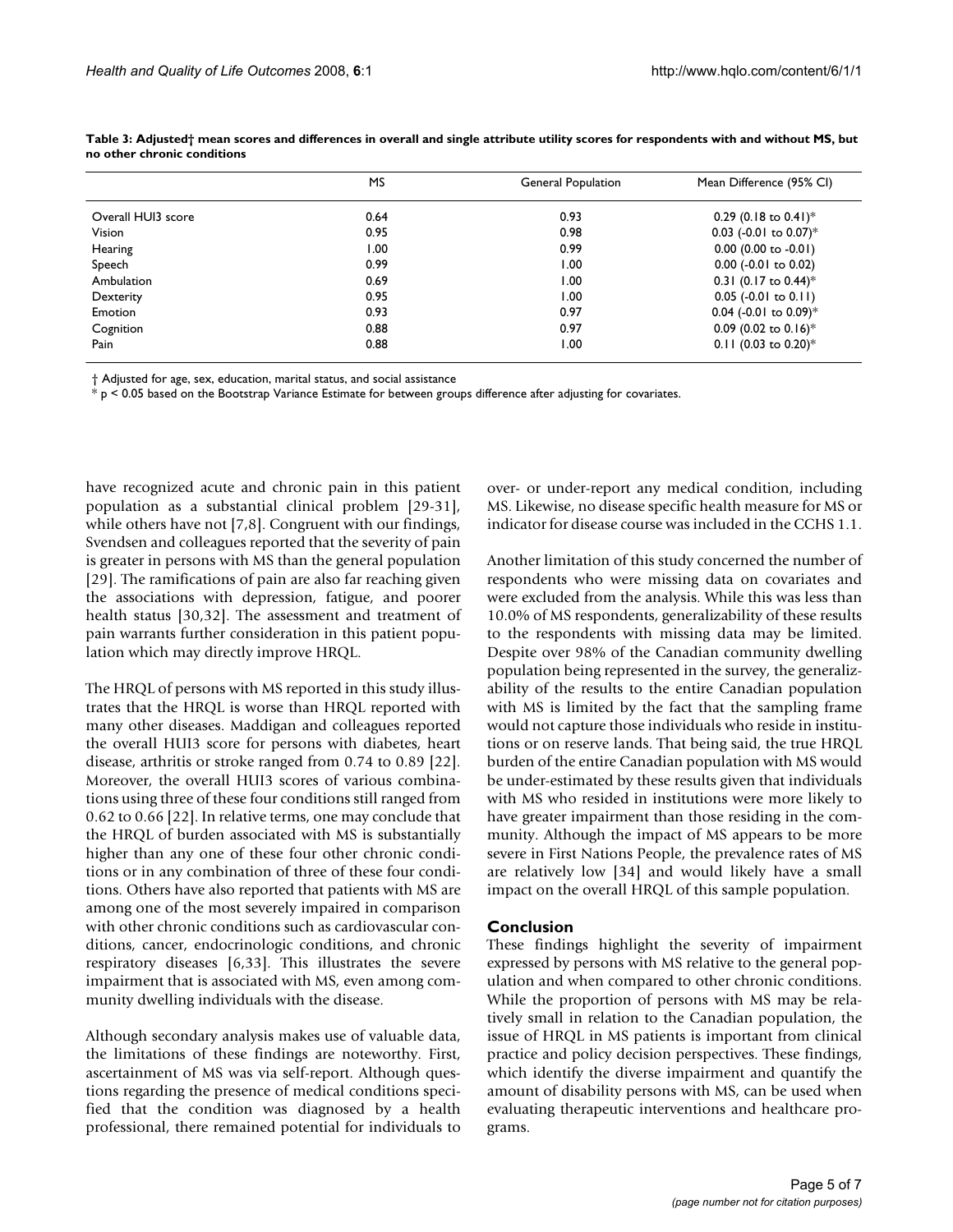#### **Abbreviations**

HRQL: Health-related quality of life;

MS: multiple sclerosis;

CCHS 1.1: Canadian Community Health Survey Cycle 1.1;

HUI3: Health Utilities Index Mark 3;

ANCOVA: analysis of covariance;

95%CI: 95% confidence interval;

EDSS: Expanded Disability Status Scale.

#### **Competing interests**

The author(s) declare that they have no competing interests.

#### **Authors' contributions**

Drs Jones and Pohar were responsible for the conception of the study. Dr. Pohar analyzed the data. Dr. Jones drafted the article. All authors contributed to the interpretation of the results and revising the article for important intellectual content. All authors read and approved the final manuscript.

#### **Acknowledgements**

The research and analysis are based on data from Statistics Canada. The opinions expressed do not represent the views of Statistics Canada. We also express our gratitude to Dr. D.H. Feeny for his constructive comments.

#### **References**

- 1. Mitchell AJ, Benito-Leon J, Gonzalez JM, Rivera-Navarro J: **[Quality of](http://www.ncbi.nlm.nih.gov/entrez/query.fcgi?cmd=Retrieve&db=PubMed&dopt=Abstract&list_uids=16109362) [life and its assessment in multiple sclerosis: integrating phys](http://www.ncbi.nlm.nih.gov/entrez/query.fcgi?cmd=Retrieve&db=PubMed&dopt=Abstract&list_uids=16109362)[ical and psychological components of wellbeing.](http://www.ncbi.nlm.nih.gov/entrez/query.fcgi?cmd=Retrieve&db=PubMed&dopt=Abstract&list_uids=16109362)** *Lancet Neurol* 2005, **4:**556-566.
- 2. Patwardhan MB, Matchar DB, Samsa GP, McCrory DC, Williams RG, Li TT: **[Cost of multiple sclerosis by level of disability: a review](http://www.ncbi.nlm.nih.gov/entrez/query.fcgi?cmd=Retrieve&db=PubMed&dopt=Abstract&list_uids=15794399) [of literature.](http://www.ncbi.nlm.nih.gov/entrez/query.fcgi?cmd=Retrieve&db=PubMed&dopt=Abstract&list_uids=15794399)** *Mult Scler* 2005, **11:**232-239.
- <span id="page-5-0"></span>3. **[Burden of illness of multiple sclerosis: Part I: Cost of illness.](http://www.ncbi.nlm.nih.gov/entrez/query.fcgi?cmd=Retrieve&db=PubMed&dopt=Abstract&list_uids=9532277) [The Canadian Burden of Illness Study Group.](http://www.ncbi.nlm.nih.gov/entrez/query.fcgi?cmd=Retrieve&db=PubMed&dopt=Abstract&list_uids=9532277)** *Can J Neurol Sci* 1998, **25:**23-30.
- 4. Vickrey BG, Hays RD, Genovese BJ, Myers LW, Ellison GW: **[Com](http://www.ncbi.nlm.nih.gov/entrez/query.fcgi?cmd=Retrieve&db=PubMed&dopt=Abstract&list_uids=9180648)[parison of a generic to disease-targeted health-related qual](http://www.ncbi.nlm.nih.gov/entrez/query.fcgi?cmd=Retrieve&db=PubMed&dopt=Abstract&list_uids=9180648)[ity-of-life measures for multiple sclerosis.](http://www.ncbi.nlm.nih.gov/entrez/query.fcgi?cmd=Retrieve&db=PubMed&dopt=Abstract&list_uids=9180648)** *J Clin Epidemiol* 1997, **50:**557-569.
- 5. Kurtzke JF: **[Rating neurologic impairment in multiple sclero](http://www.ncbi.nlm.nih.gov/entrez/query.fcgi?cmd=Retrieve&db=PubMed&dopt=Abstract&list_uids=6685237)[sis: an expanded disability status scale \(EDSS\).](http://www.ncbi.nlm.nih.gov/entrez/query.fcgi?cmd=Retrieve&db=PubMed&dopt=Abstract&list_uids=6685237)** *Neurology* 1983, **33:**1444-1452.
- <span id="page-5-1"></span>6. **[Burden of illness of multiple sclerosis: Part II: Quality of life.](http://www.ncbi.nlm.nih.gov/entrez/query.fcgi?cmd=Retrieve&db=PubMed&dopt=Abstract&list_uids=9532278) [The Canadian Burden of Illness Study Group.](http://www.ncbi.nlm.nih.gov/entrez/query.fcgi?cmd=Retrieve&db=PubMed&dopt=Abstract&list_uids=9532278)** *Can J Neurol Sci* 1998, **25:**31-38.
- 7. Nortvedt MW, Riise T, Myhr KM, Nyland HI: **[Quality of life in mul](http://www.ncbi.nlm.nih.gov/entrez/query.fcgi?cmd=Retrieve&db=PubMed&dopt=Abstract&list_uids=10496273)[tiple sclerosis: measuring the disease effects more broadly.](http://www.ncbi.nlm.nih.gov/entrez/query.fcgi?cmd=Retrieve&db=PubMed&dopt=Abstract&list_uids=10496273)** *Neurology* 1999, **53:**1098-1103.
- 8. Pittock SJ, Mayr WT, McClelland RL, Jorgensen NW, Weigand SD, Noseworthy JH, Rodriguez M: **[Quality of life is favorable for](http://www.ncbi.nlm.nih.gov/entrez/query.fcgi?cmd=Retrieve&db=PubMed&dopt=Abstract&list_uids=15148144) [most patients with multiple sclerosis: a population-based](http://www.ncbi.nlm.nih.gov/entrez/query.fcgi?cmd=Retrieve&db=PubMed&dopt=Abstract&list_uids=15148144) [cohort study.](http://www.ncbi.nlm.nih.gov/entrez/query.fcgi?cmd=Retrieve&db=PubMed&dopt=Abstract&list_uids=15148144)** *Arch Neurol* 2004, **61:**679-686.
- 9. Ford HL, Gerry E, Johnson MH, Tennant A: **[Health status and](http://www.ncbi.nlm.nih.gov/entrez/query.fcgi?cmd=Retrieve&db=PubMed&dopt=Abstract&list_uids=11432648) [quality of life of people with multiple sclerosis.](http://www.ncbi.nlm.nih.gov/entrez/query.fcgi?cmd=Retrieve&db=PubMed&dopt=Abstract&list_uids=11432648)** *Disabil Rehabil* 2001, **23:**516-521.
- 10. Minden SL, Frankel D, Hadden LS, Srinath KP, Perloff JN: **[Disability](http://www.ncbi.nlm.nih.gov/entrez/query.fcgi?cmd=Retrieve&db=PubMed&dopt=Abstract&list_uids=14988588) [in elderly people with multiple sclerosis: An analysis of base](http://www.ncbi.nlm.nih.gov/entrez/query.fcgi?cmd=Retrieve&db=PubMed&dopt=Abstract&list_uids=14988588)line data from the Sonya Slifka Longitudinal Multiple Sclero[sis Study.](http://www.ncbi.nlm.nih.gov/entrez/query.fcgi?cmd=Retrieve&db=PubMed&dopt=Abstract&list_uids=14988588)** *NeuroRehabilitation* 2004, **19:**55-67.
- 11. Roessler RT, Rumrill PD Jr., Hennessey ML, Vierstra C, Pugsley E, Pittman A: **[Perceived strengths and weaknesses in employ](http://www.ncbi.nlm.nih.gov/entrez/query.fcgi?cmd=Retrieve&db=PubMed&dopt=Abstract&list_uids=12897388)[ment policies and services among people with multiple scle](http://www.ncbi.nlm.nih.gov/entrez/query.fcgi?cmd=Retrieve&db=PubMed&dopt=Abstract&list_uids=12897388)[rosis: results of a national survey.](http://www.ncbi.nlm.nih.gov/entrez/query.fcgi?cmd=Retrieve&db=PubMed&dopt=Abstract&list_uids=12897388)** *Work* 2003, **21:**25-36.
- 12. Patten SB, Svenson LW, Metz LM: **[Descriptive epidemiology of](http://www.ncbi.nlm.nih.gov/entrez/query.fcgi?cmd=Retrieve&db=PubMed&dopt=Abstract&list_uids=15858454) [affective disorders in multiple sclerosis.](http://www.ncbi.nlm.nih.gov/entrez/query.fcgi?cmd=Retrieve&db=PubMed&dopt=Abstract&list_uids=15858454)** *CNS Spectr* 2005, **10:**365-371.
- 13. Beland Y: **[Canadian community health survey--methodologi](http://www.ncbi.nlm.nih.gov/entrez/query.fcgi?cmd=Retrieve&db=PubMed&dopt=Abstract&list_uids=12743956)[cal overview.](http://www.ncbi.nlm.nih.gov/entrez/query.fcgi?cmd=Retrieve&db=PubMed&dopt=Abstract&list_uids=12743956)** *Health Rep* 2002, **13:**9-14.
- 14. Canada S: **CCHS Cycle 1.1, Public Use Microdata File Documentation.** 2004.
- 15. Rosati G: **[The prevalence of multiple sclerosis in the world: an](http://www.ncbi.nlm.nih.gov/entrez/query.fcgi?cmd=Retrieve&db=PubMed&dopt=Abstract&list_uids=11603614) [update.](http://www.ncbi.nlm.nih.gov/entrez/query.fcgi?cmd=Retrieve&db=PubMed&dopt=Abstract&list_uids=11603614)** *Neurol Sci* 2001, **22:**117-139.
- 16. Feeny DH, Torrance GW, Furlong WJ: **Health Utilities Index.** In *Quality of Life and Pharmacoeconomics in Clinical Trials* 2nd edition. Edited by: Spilker B. Philadelphia, Lippincott-Raven Publishers; 1996:239-252.
- 17. Furlong W, Feeny D, Torrance GW, Goldsmith C, Depauw S, Boyle M, Denton M, Zhu Z: **Multiplicative Multi-attribute Utility Function for the Health Utilities Index Mark 3 (HUI3) System: A technical Report.** *Volume 98-11*. McMaster University Centre for Health Economics and Policy Analysis Working Paper; 1998.
- 18. Horsman J, Furlong W, Feeny D, Torrance G: **[The Health Utilities](http://www.ncbi.nlm.nih.gov/entrez/query.fcgi?cmd=Retrieve&db=PubMed&dopt=Abstract&list_uids=14613568) [Index \(HUI\(R\)\): concepts, measurement properties and](http://www.ncbi.nlm.nih.gov/entrez/query.fcgi?cmd=Retrieve&db=PubMed&dopt=Abstract&list_uids=14613568) [applications.](http://www.ncbi.nlm.nih.gov/entrez/query.fcgi?cmd=Retrieve&db=PubMed&dopt=Abstract&list_uids=14613568)** *Health Qual Life Outcomes* 2003, **1:**54.
- 19. Feeny D, Furlong W, Torrance GW, Goldsmith CH, Zhu Z, Depauw S, Denton M, Boyle M: **[Multiattribute and single-attribute util](http://www.ncbi.nlm.nih.gov/entrez/query.fcgi?cmd=Retrieve&db=PubMed&dopt=Abstract&list_uids=11802084)[ity functions for the health utilities index mark 3 system.](http://www.ncbi.nlm.nih.gov/entrez/query.fcgi?cmd=Retrieve&db=PubMed&dopt=Abstract&list_uids=11802084)** *Med Care* 2002, **40:**113-128.
- 20. Inc HU: 2004 [\[http://www.healthutilities.com](http://www.healthutilities.com)]. Accessed August 20, 2004.
- 21. Fisk JD, Brown MG, Sketris IS, Metz LM, Murray TJ, Stadnyk KJ: **[A](http://www.ncbi.nlm.nih.gov/entrez/query.fcgi?cmd=Retrieve&db=PubMed&dopt=Abstract&list_uids=15607996) [comparison of health utility measures for the evaluation of](http://www.ncbi.nlm.nih.gov/entrez/query.fcgi?cmd=Retrieve&db=PubMed&dopt=Abstract&list_uids=15607996) [multiple sclerosis treatments.](http://www.ncbi.nlm.nih.gov/entrez/query.fcgi?cmd=Retrieve&db=PubMed&dopt=Abstract&list_uids=15607996)** *J Neurol Neurosurg Psychiatry* 2005, **76:**58-63.
- 22. Maddigan SL, Feeny DH, Johnson JA: **[Health-related quality of life](http://www.ncbi.nlm.nih.gov/entrez/query.fcgi?cmd=Retrieve&db=PubMed&dopt=Abstract&list_uids=16047506) [deficits associated with diabetes and comorbidities in a](http://www.ncbi.nlm.nih.gov/entrez/query.fcgi?cmd=Retrieve&db=PubMed&dopt=Abstract&list_uids=16047506) [Canadian National Population Health Survey.](http://www.ncbi.nlm.nih.gov/entrez/query.fcgi?cmd=Retrieve&db=PubMed&dopt=Abstract&list_uids=16047506)** *Qual Life Res* 2005, **14:**1311-1320.
- 23. Grootendorst P, Feeny D, Furlong W: **[Health Utilities Index](http://www.ncbi.nlm.nih.gov/entrez/query.fcgi?cmd=Retrieve&db=PubMed&dopt=Abstract&list_uids=10718354) [Mark 3: evidence of construct validity for stroke and arthritis](http://www.ncbi.nlm.nih.gov/entrez/query.fcgi?cmd=Retrieve&db=PubMed&dopt=Abstract&list_uids=10718354) [in a population health survey.](http://www.ncbi.nlm.nih.gov/entrez/query.fcgi?cmd=Retrieve&db=PubMed&dopt=Abstract&list_uids=10718354)** *Med Care* 2000, **38:**290-299.
- 24. Evans RG, Stoddart GL: **[Producing health, consuming health](http://www.ncbi.nlm.nih.gov/entrez/query.fcgi?cmd=Retrieve&db=PubMed&dopt=Abstract&list_uids=2126895) [care.](http://www.ncbi.nlm.nih.gov/entrez/query.fcgi?cmd=Retrieve&db=PubMed&dopt=Abstract&list_uids=2126895)** *Soc Sci Med* 1990, **31:**1347-1363.
- 25. Murphy N, Confavreux C, Haas J, Konig N, Roullet E, Sailer M, Swash M, Young C, Merot JL: **[Quality of life in multiple sclerosis in](http://www.ncbi.nlm.nih.gov/entrez/query.fcgi?cmd=Retrieve&db=PubMed&dopt=Abstract&list_uids=9771766) [France, Germany, and the United Kingdom. Cost of Multiple](http://www.ncbi.nlm.nih.gov/entrez/query.fcgi?cmd=Retrieve&db=PubMed&dopt=Abstract&list_uids=9771766) [Sclerosis Study Group.](http://www.ncbi.nlm.nih.gov/entrez/query.fcgi?cmd=Retrieve&db=PubMed&dopt=Abstract&list_uids=9771766)** *J Neurol Neurosurg Psychiatry* 1998, **65:**460-466.
- 26. Rothwell PM, McDowell Z, Wong CK, Dorman PJ: **[Doctors and](http://www.ncbi.nlm.nih.gov/entrez/query.fcgi?cmd=Retrieve&db=PubMed&dopt=Abstract&list_uids=9169401) [patients don't agree: cross sectional study of patients' and](http://www.ncbi.nlm.nih.gov/entrez/query.fcgi?cmd=Retrieve&db=PubMed&dopt=Abstract&list_uids=9169401) doctors' perceptions and assessments of disability in multi[ple sclerosis.](http://www.ncbi.nlm.nih.gov/entrez/query.fcgi?cmd=Retrieve&db=PubMed&dopt=Abstract&list_uids=9169401)** *BMJ* 1997, **314:**1580-1583.
- 27. Patten SB, Beck CA, Williams JV, Barbui C, Metz LM: **[Major depres](http://www.ncbi.nlm.nih.gov/entrez/query.fcgi?cmd=Retrieve&db=PubMed&dopt=Abstract&list_uids=14663036)[sion in multiple sclerosis: a population-based perspective.](http://www.ncbi.nlm.nih.gov/entrez/query.fcgi?cmd=Retrieve&db=PubMed&dopt=Abstract&list_uids=14663036)** *Neurology* 2003, **61:**1524-1527.
- 28. Nortvedt MW, Riise T, Myhr KM, Nyland HI: **[Performance of the](http://www.ncbi.nlm.nih.gov/entrez/query.fcgi?cmd=Retrieve&db=PubMed&dopt=Abstract&list_uids=11021675) [SF-36, SF-12, and RAND-36 summary scales in a multiple](http://www.ncbi.nlm.nih.gov/entrez/query.fcgi?cmd=Retrieve&db=PubMed&dopt=Abstract&list_uids=11021675) [sclerosis population.](http://www.ncbi.nlm.nih.gov/entrez/query.fcgi?cmd=Retrieve&db=PubMed&dopt=Abstract&list_uids=11021675)** *Med Care* 2000, **38:**1022-1028.
- 29. Svendsen KB, Jensen TS, Overvad K, Hansen HJ, Koch-Henriksen N, Bach FW: **[Pain in patients with multiple sclerosis: a popula](http://www.ncbi.nlm.nih.gov/entrez/query.fcgi?cmd=Retrieve&db=PubMed&dopt=Abstract&list_uids=12925364)[tion-based study.](http://www.ncbi.nlm.nih.gov/entrez/query.fcgi?cmd=Retrieve&db=PubMed&dopt=Abstract&list_uids=12925364)** *Arch Neurol* 2003, **60:**1089-1094.
- 30. Ehde DM, Gibbons LE, Chwastiak L, Bombardier CH, Sullivan MD, Kraft GH: **[Chronic pain in a large community sample of per](http://www.ncbi.nlm.nih.gov/entrez/query.fcgi?cmd=Retrieve&db=PubMed&dopt=Abstract&list_uids=14664474)[sons with multiple sclerosis.](http://www.ncbi.nlm.nih.gov/entrez/query.fcgi?cmd=Retrieve&db=PubMed&dopt=Abstract&list_uids=14664474)** *Mult Scler* 2003, **9:**605-611.
- 31. Goldman MD, Cohen JA, Fox RJ, Bethoux FA: **[Multiple sclerosis:](http://www.ncbi.nlm.nih.gov/entrez/query.fcgi?cmd=Retrieve&db=PubMed&dopt=Abstract&list_uids=16478042) [treating symptoms, and other general medical issues.](http://www.ncbi.nlm.nih.gov/entrez/query.fcgi?cmd=Retrieve&db=PubMed&dopt=Abstract&list_uids=16478042)** *Cleve Clin J Med* 2006, **73:**177-186.